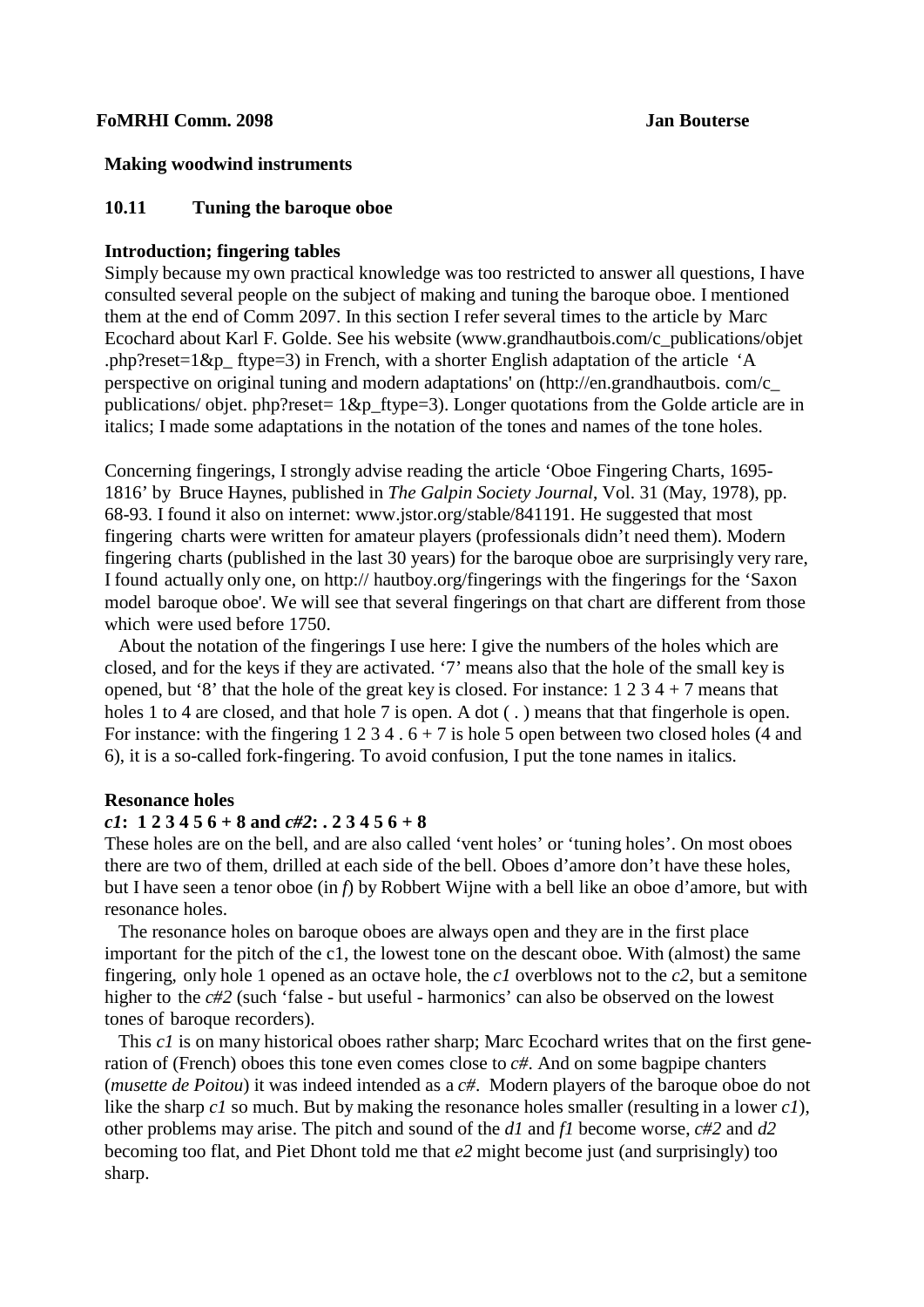Karl F. Golde says that if the bore of the bell after the resonance holes is too narrow, it will result in the *c1* becoming too sharp. And also that the bore in the upper section of the bell (between the socket and the resonance holes) needs to be wide enough. A narrow bore in this section makes the *c1* flatter, but then you can't get the *d1* (which is more important tone than the  $c_1$ ) in tune. I suppose that this is the reason that on so many baroque oboes there is a clearly visible leap in the bore from the middle joint to the bell (for instance for the oboe by Haka in the Gemeentemuseum Den Haag: a leap from 17.4 to 20.0 mm). Golde continues: In general, it will be more beneficial for the middle register when the *c1* and *d1*are sharp than when they are flat. In the latter case the *e, f*, and *g* in both octaves will also be too flat, and the *d2*, *d3* and *a* [I suppose *a2*] will be too sharp.

## **Hole 8 (hole of the gret key)**

## *d1***: 1 2 3 4 5 6 and** *d2***: . 2 3 4 5 6**

Hole 8 is the tuning hole for *d1* and *d2.* Whereas *c1* is often a bit (or more than a bit) too sharp, the *d1* is more representative as a reference tone for the whole instrument. In other words: here begins the tuning of the oboe, and all other tones are tuned in relation to the *d1*.

 The pitch depends not only on the size of hole 8, but also on the key action. Golde specifies that the pad of the key must have a wide opening angle.

 Hole 8 is on most baroque oboes the widest hole, and can be far undercut: Piet Dhont told me that this improves the response of the  $c3$  (with . 2 3 4 5 or . 2 3 4 5 + 7).

 In old fingering charts hole 1 is always open for the *d2*. Bruce Haynes writes: *on the modern oboe, hole 1 is covered by an ingenious plate which makes it easy to 'half-hole', or open this hole only a fraction, so that it can act as an octave speaker for the c#2, d2, and eb2. This technique has often been quite naturally taken over on the early oboe for d2 and eb2. The charts, however, indicate that this fingering is rarely used; the earlier charts prefer an entirely closed first hole for d2 and e-flat2, and after c. 1770 the d2 is usually entirely open. The same is true for the c#3: on all charts, the first hole is left completely open. It is only rarely halfclosed for d3. Again, this fact probably has something to say about our present manner of making reeds and blowing them.*

## **Hole 7 (hole of the small key)**

## *d#1/e-flat1***: 1 2 3 4 5 6 + 7 and** *d#2/e-flat2***: . 2 3 4 5 6 + 7**

Just as with hole 8, the action of the flap of the small key affects the pitch of the *d#/e-flat*. It was for Johann Joachim Quantz in his *Versuch einer Anweisung die Flöte traversière zu spielen* (Berlin, 1752) very important to make a distinction between the pitch of *d#* and *e-flat*. He even designed (or perhaps made himself) traversos with two keys, the *d#* being a bit (a *comma*) sharper than the *e-flat.* But other instrument makers didn't follow him and as far as I know there have not been experiments with oboes with this system of double small keys. One could say that this is not important issue, but it surely matters when we look at some Dutch oboes where we found that hole 7 was remarkably small (less than 4 mm), combined with a low key action. The resulting tone was much more suitable as a meantone  $d\#$  than an *e-flat*. That makes restrictions in the music you can play on these instruments.

 It is of course possible to make hole 7 wider, as Mary Kirkpatrick did on her copy after Haka (see Comm. 2055 in FoMRHI Q 135). Golde gives a size of 5.5 to 6 mm for hole 7 on his instruments, and on a 'romantic oboe' in my collection this hole is even 7 mm wide. But on most baroque oboes, hole 7 is clearly smaller  $(< 5$  mm). The same pattern can be seen on traversos: on instruments from the late 18th century, hole 7 is much wider than on the longer instruments from the beginning of that century.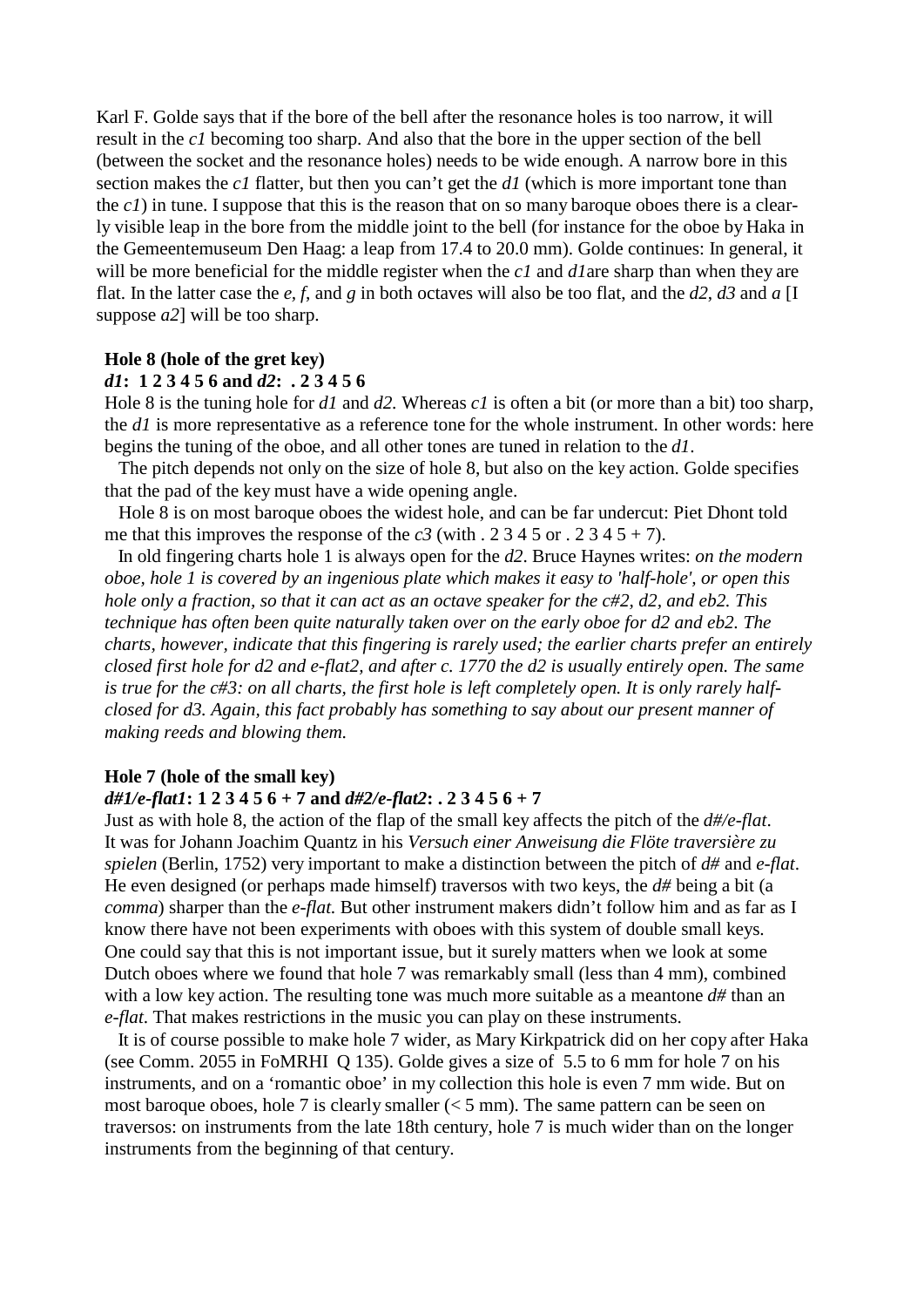I myself prefer baroque oboes where hole 7 is not very small. On my copy after Wijne (private collection) is the diameter 4.8 mm, on the oboe by Van Heerde in Stockholm, c. 5 mm. The b-flat2 with 1 2 . 4 5 6 + 7 on the baroque oboe is the third harmonic of the *e-flat1*. The pitch of the *b-flat2* is thus related to the size of hole 7. I think that the pitch of the tones of the upper registers depend more on the bore profile. Golde gives no information about this tone.

## **Hole 6**

## *e1* **and** *e2***: 1 2 3 4 5**

At first sight there are no problems for tuning *e1* and *e2*. It is perhaps more difficult to get the sound perfect (just as on a baroque traverso, where the e1 is often the weakest tone). Ecochard gives in his article about Golde the advice is to bore hole 6 downwards, which rectifies a natural instability of the note and a natural tendency for the octave to be too wide. That confirms the observation of Steinkopf that on an oboe you must work downwards to



avoid wide octave intervals. The downwards angle of the undercutting means that you can only undercut the hole above (see figure left); that immediately raises the fundamental and the octave.

The thickness of the wall plays a role as well in fine

tuning. Piet Dhont removed some wood (by sanding) around hole 6 on one of my oboes to improve the *e1* and *e2*.

### **Hole 5**

### *f1***: 1 2 3 4 . 6 (7) and** *f2***: 1 2 3 4 . 6**

#### *f#1* **and** *f#2***: with the fingerings 1 2 3 4 . . (+ 7)**

For *f1* and *f2* there is just this one fork-fingering: 1 2 3 4 . 6. Activating the small key (thus opening hole 7) makes the sound of *f1* - which is often a bit weak - much better.

 Piet Dhont told me that he once used to put a piece of paper for narrowing the bore a little bit just above hole 4 when he had to play pieces with many  $f$ 's. That improved the sound of  $f$ , but in later years when he used staples with a narrower bore, he had no problems with this tone. He also told me that he preferred to place hole 5 a bit lower on the middle joint: a bit closer to hole 6 than to hole 5, just as on the oboes by Jacob Denner and that then with the tuning he worked upwards (making the hole wider, undercutting). But he said also: be careful with undercutting at the upside edge of the hole.

 This information seems to me different from what I read in Golde/Ecochard: *this tone hole (hole 5) is drilled vertically or with a slight downward angle, which permits undercutting on the upside edge and on the sides in order to reinforce the tone of the fork fingering without making the note too sharp.* Ecochard continues*: a good position and good undercutting of the F tone hole helps the response and intonation of high D (d3), which could have a tendency to be too low if hole 5 hole is lowered in position between hole 4 and 6; this latter position, which permits opening the tone hole more and thus gives a better tone to the cross-fingering, is to be found frequently on some German or Italian hautboys.* And he concludes: *modern players most often find the cross-fingered F on original instruments to be much too high: this is due partly to the original tuning which favours a rather high F, but mostly to an unsuitable reed setup. The frequent use of too thick a scrape and blades that are too long, together with an unadapted taper of the staple, makes the cross-fingering unavoidably stuffy in tone and too high in intonation.*

About the *f#*: the size (position and shape) of hole 5 is also - or even in the first place - important for the  $f#$  fingered with 1 2 3 4 + 7. This fingering is in all old charts mentioned as the first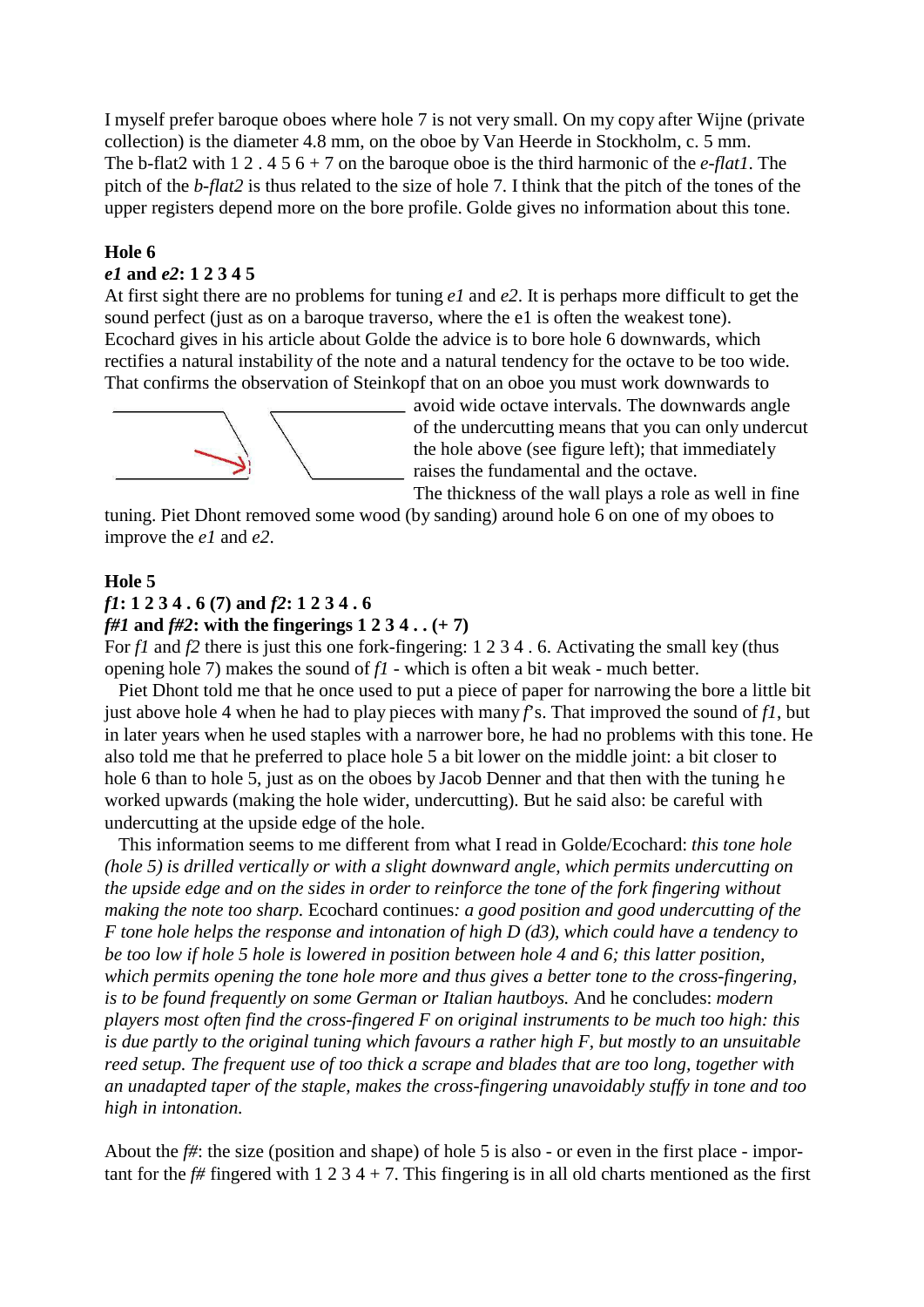and main option for *f#*, but is - just as on the traverso - always a bit flat. That is, for our modern ears. That's why most players of the baroque oboe nowadays use the alternative fingering 1 2 3 4a  $\cdot$  6 + 7 for *f#1*, thus covering one of the small holes of hole 4. As this fingering is too sharp for *f#* (but useful for *g1-flat*), hole 6 must be closed as well, adding the small key for the final correction. *f#2* is seldom a problem with the fork-fingered 1 2 3 . 5 6.

 Bruce Haynes mentions the question of both fingerings for *f#1*. He says that: *the unanimity in the charts is startling. Michel Corrette made an interesting distinction between what he called the 'Italian' f#1, fingered 1 2 3 . 5 6 or 1 2 3 4h in both octaves, and the 'French' 1 2 3 + 7 Most oboists of the time evidently preferred the French version. Intriguingly, Francoeur in 1772 complained that the low f# on the oboe is always too low, even when one forces it by blowing, so that it should be used only in passing', and he was not the only one to complain about this note.*

 Haynes states that: *the invention of the double-hole with an indentation or 'dimple' must have been a great help to early woodwind players who needed to close certain holes only partially. Yet long after the invention of the double holes, and often even on oboes whose 3rd hole is doubled, the 4th hole was still made single. ... It should be pointed out that in the 18th century leading tones (i.e. sharpened notes) were played low, which helps explain why a flat f# was tolerable or even appreciated. By the 1820s, the leading tone had reversed positions and was played higher than normal, making a low f#1 unendurable, and required the use of a special key. Although the 1 2 3 4 + 7 fingering is awkward in fast combinations with low c1 and d1', most technical passages are noticeably easier with it. Its appropriateness when playing with the flute (traverso), which uses the same fingering, and which also tends to be low, is self-evident. When playing an oboe with a single 4th hole, if one must choose between 1 2 3 5 6 (too high) and 1 2 3 4 + 7 (too low), the latter would seem preferable in most harmonic situations.* Back to Marc Ecochard; he says that: *if the octaves of d, e-flat, e and f remain flat after tuning (chambering and undercutting tone holes), it is necessary to expand the upper portion of head joint slightly, between hole 1 and the narrowest point; this explains the particular profile that one sometimes finds in the bore of a hautboy in this region: namely a reamer step just after the narrowest point and a widening of the bore. Octaves of e-flat and f are tuned in the same way, the chambering being carried out a little lower in the bore. Chambering the bore just below the socket of the middle joint facilitates the response and tuning of f.*

Is it possible to do something with the bore profile and the fingerholes to optimise the difference in pitch between 1 2 3 4 and 1 2 3 4 . 6? The same question is asked for traversos, where there are indeed instruments where this difference is bigger than on others. My suspicion is that very wide undercutting in combination with a thin wall makes the difference in pitch smaller, but I can't exactly prove or explain that.

#### **Hole 4 (4a and 4b)**

## *g1* **and** *g2***: 1 2 3,** *f#1* **with 1 2 3 4a . 6 + 7 and** *d3***: 1h 2 3 + 8**

Piet Dhont told me a long time ago that some problems, such as *g1* too low or the octave *g1-g2* too wide (with the nasty additional effect a bad response of *f2#* with 1 2 3 . 5 6) are hardly to be corrected at hole 4. You have to find a solution in the bore: making the section between holes 2 and 3 a bit wider may result in a better balance between *g1*, *g2* and *f#2*. But he warned: don't go too far with reaming corrections!

 Golde says that: *the g in both octaves is usually flat and becomes more so when the low notes are too flat. If g1is too flat its hole can be conically undercut, or the upper end of the lower joint bore can be gently widened from above, or the upper joint can be slightly chambered from its lower end up to just below the hole 3.*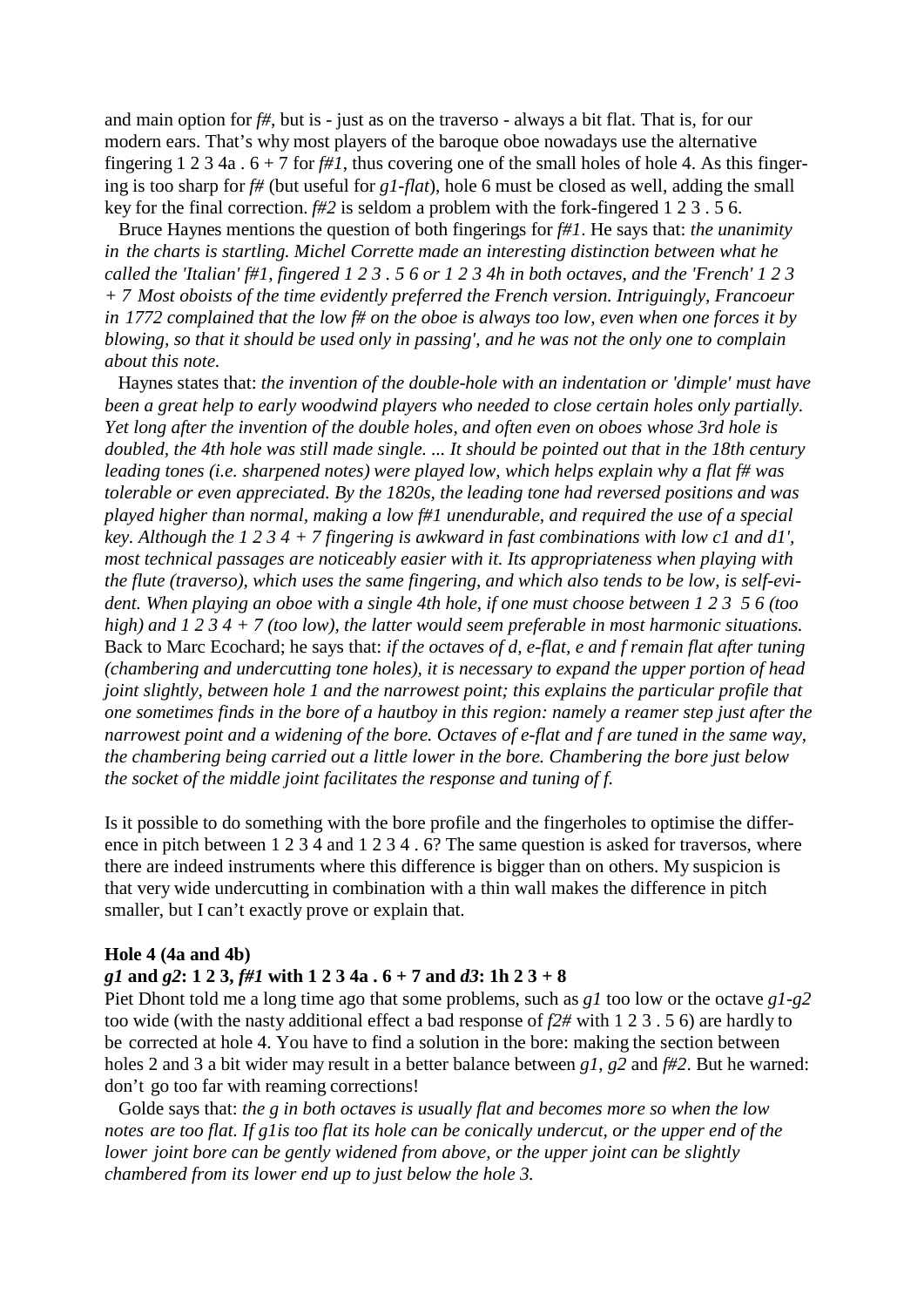Ecochard adds that hole 4 (single or double) is often drilled upwards, to make the octave interval (which is often a bit small) wider.

 When both small holes at 4 are of the same size, the fingering 1 2 3 4a produces a tone which is too sharp for *f#1*. That's why nowadays oboes are made with a different size of the holes. See the photo (from the website of Marc Ecochard). Disadvantage: you can't play so well this oboe with the left hand below. At hole 3, Ecochard left both holes at the same size.

 See also the small size of the coves of the fingerholes of this copy (after Naust). Mary Kirkpatrick mentioned similar small coves on the Haka oboe. Piet Dhont recommends for the situation that *f#2* tends to overblow into the next harmonic (which might happen by going from *a2* to *f#2*), that you can make the cove slightly deeper (but be careful, it is easy to go too far), or - what you also can do - undercut the hole at the lower side. Undercutting helps also to make the sound of the *f#1* more clear.



*d3* with 1h 2 3 + 8 is the third harmonic of  $g*I*$ : you can't tune this tone (and others in the third register) so much by manipu-

lating the finger holes, as they have to be optimized for the tones of the lower registers. Small corrections are sometimes possible, see for instance at the description of hole 5 where the position of that hole has influence on the pitch of the *d3*.

## **Hole 3 (3a and 3b)**

### *a1***: 1 2 and** *a2***: 1 2, and also** *g#1/a-flat1* **and** *g#2/a-flat2* **with 1 2 3a**

At first a remark about *g#1/a-flat1*: in the chart for the Saxon type of oboe there is only this fingering with hole 3 half covered. A fork fingering is not possible in the first register, but does so in the second register voor  $g\#2/a$ -flat2: with 1 2 . 4 or 1 2 . 4 + 7; the Saxon chart gives also 1 2 3a 4 5 6 + 8, which you can you for pp passages. There is the same situation for *a2*: in old fingering tables give the 'short fingering' with 1 2, but the 'long fingering' with 1 2 . 4 5 6 + 8 is more stable and safer. It also depends on the reed and Marc Ecochard says in his article: *the modern use of a bocal-and-tube set give the player a steady sound and good balance throughout the whole register of the hautboy, but poor responsiveness of the high register (above A), which prohibits the regular use of natural fingerings (short fingerings) for high notes; this problem is avoided with a one-piece tube, the taper of which is not disturbed as it is by placing a tube on the bocal.*

Hole 3 is actually almost always double, even on oboes where hole 4 is single. Piet Dhont recommended to drill the holes in a downwards angle, even if that was not the case on the original oboe. By doing so the volume of the holes become slightly bigger and the diameter of the holes can be enlarged a bit. This prevents that the *a1* becomes too soft in relation to the *g1*. Golde mentions the same but adds some more information: *the double holes for A must be drilled and undercut so that their edges meet at the bore and almost form a single hole. This improves the speech of the A. If these holes are drilled diagonally towards the tenon they must be made larger. This gives the A the same strength as the G. These holes most be significantly smaller if they are drilled perpendicular to the bore as the other holes, since the effectively lower-placed diagonal holes most be wide rather than narrow.*

Golde continues: *it is preferable to leave the A holes somewhat small and to enlarge them*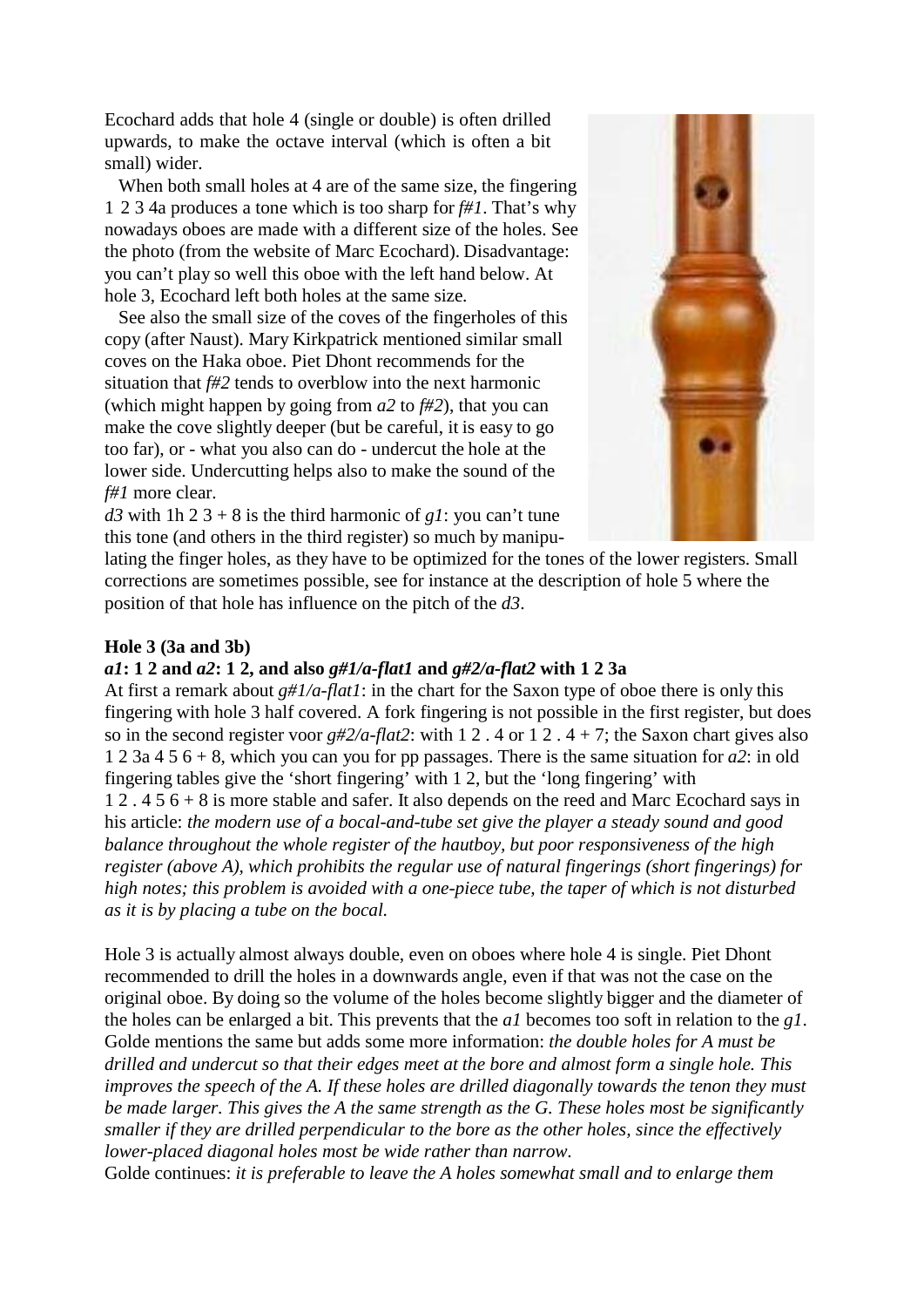*when tuning, since both the As easily become sharp. If the A remains slightly flat a small chamber must be made between its hole and the B hole. Also, if the middle C and D are too flat the narrowest part in the bore can be enlarged through the reed socket with the long reamer. The clarity of the middle D depends, however, on the lower C and D holes being adequately enlarged.*

## **Hole 2**

## *b1***: 1 or 1 . . 4 5 6,** *b-flat1***: 1 . 3 and** *b2***: 1 . 3 4 5 6 + 7 or 1 + 7**

 $b2$  is actually always played with the long fingering (1.3456+7); concerning the short fingering see what is said above for the *a2*. On my Wijne copy I can quite easily play the short fingering when I use the small key  $(1 + 7)$ , but I don't know if that works on other oboes.

Also in the first register is *b1* with 1 . . 4 5 6 (or with 1 . . . 5 6) more stable and safe than with only hole 1 closed. With 1 . . 4 5 is *b1* a bit sharper.

 Hole 2 is on several oboes drilled upwards, or even (as on most bassoons) downwards. This makes the hole longer and that has an effect on the response and relation between tones which are tuned on this hole *b1*, *b-flat 1* (1 . 3) and *b2*. I discovered that closing more holes down the fork  $(1 \cdot 3 \cdot 4 \cdot 5 \cdot 6 \cdot 7 \cdot 7 \cdot 3 \cdot 5 \cdot 6 \cdot 8)$  for *b-flat1* this tone sounds brighter, but also a bit sharper. It is a matter of tuning and voicing: you can't do that separately and sometimes you have to made a compromise, especially for such critical fork fingered tones as *b-flat1* and *f1.*

 The table for the Saxon type baroque oboe gives 1 . 3 4a for the *b-flat1*; this fingering makes on my Wijne copy this tone a little sharper than 1 . 3. Ecochard says that hole 2 is generally drilled with a slight upwards angle and that it needs to be rather undercut on its downside edge and well opened to get a good response for the *b-flat1*. This tone is on historical oboes often rather high (giving a mean tone minor third from the *g1*). But making hole 2 smaller makes *b2* with the short fingering too flat.

## **Hole 1**

## *c2***: . 2 (only hole 2 closed) and** *c#2* **with all holes open**

Both notes are more stable when closing some holes in the right hand (4 5 6). For *c#2* there is also the fingering  $. 2 \, 3 \, 4 \, 5 \, 6 + 8$ , which is tuned together with the *c1*.

 Piet Dhont told me that on hole 1 we have to deal with a difficult compromise: we want to have a stable *e-flat2* (which should be easily playable without half covering hole 1 - despite the fact that most players do just that) and also a good response for the  $c3$  (with . 2 3 4 5 + 7). A difficult *c3* is often caused by the *e-flat2* being too stable. It might help in that case to undercut hole 1 a bit at the lower edge.

 Golde says: *the holes on the upper joint must be rather undercut. Care must be taken, however, to avoid undercutting hole1 too much as this will cause the c2 to be too sharp and sound poorly. Hole 2 can, in contrast, be more undercut.*

 Hole 1 and hole 2 are positioned high on the instrument and I think that for the tones which are tuned at these holes, it matters more than for the lower tones how far the staple with the reed is sticking out the bore. You can't tune the tones on an oboe individually (as on a piano), each on its own and by looking on the display of your tuner. It is always about playing runs and intervals and finding the ideal position of the staple, how far to push it into the bore.

#### **Other tones**

Some more high tones can be played on the baroque oboe (depending on your reed and so on), but tuning at the fingerholes is not easy or possible. But it is good to know about the relations between the tones. I give here some tones and their fingerings, with comments which Piet Dhont has given me.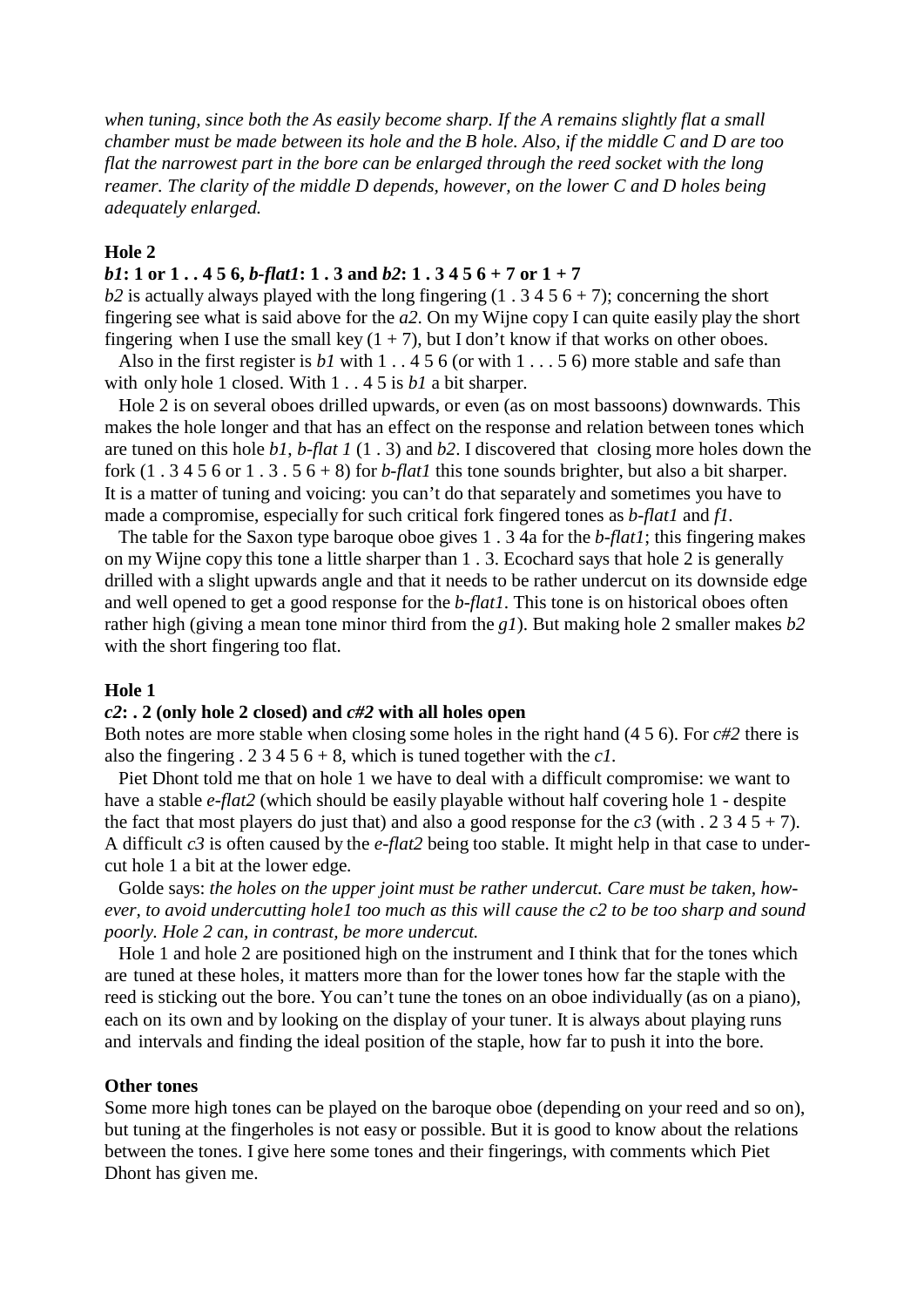- *c3*: . 2 3 4 5 (recommended, and useful in connection with *b2* with 1 . 3 4 5 6 + 7 or with the short fingering for *b*2 (only hole 1 closed); *c3* has with . 2 3 4 5 + 7 a bit stronger or piercing sound. With 1h 2 3h 4  $5 + 7$  you can play it in a more subtle way (for pp attack). With  $\cdot$  2  $\cdot$  4  $\cdot$ might the  $c3$  a bit risky, but with a clear sound, just as with the aforementioned  $\overline{a}$  2 3 4 5. - *c#3*: 1h 2 3 4 is the third harmonic of *f#1*. You can't do so much with this tone, it is no problem when it is a bit flat as leading tone to *d3*.

- *d3*: 1h 2 3 + 8; see the remarks given at hole 4. Other fingerings for *d3*: 1h 2 3 . . 6 or 1h 2 3 + 7 (for combinations with *c3* played with . 2 3 4 5 + 7 where *c3* is the more important tone, or in combination with other tones which are played using the small key. Finally the fingerings for *e-flat3*: 1h 2 3h + 7 (hole 1 only a fraction to be opened), *e3*: 1h 2 3h 4h 5  $6 + 7$  and  $f3$ : 1 2h . 3 5h  $6 + 7$ .

Mary Kirkpatrick discovered that making the bore wider in the narrowest section in the top joint of her Haka copy improved the response of some of the top notes very much (see her Comm. 2055 in Q 135). To me that sounds remarkable, for I had expected - coming from my experience with recorders - just the opposite effect. And that proves again that on oboes many things are just different from what we know about other woodwind instruments. The baroque oboe is a flexible instrument, which means that you have to be flexible as a player as well: there are for several tones more than one fingerings possible, and for intonation problems you must look for more than one cause and solution. But I must add a warning: be careful and even reluctant in applying the suggestions collected in this chapter: it is easier to make things worse than to solve a problem.

## **Some tips and warnings**

- A tone on a musical instrument is never tuned on its own, but always in relation and combination with others. There is also - especially on oboes - a strong relation between pitch and sound: by manipulating a tone hole, you are combining tuning and voicing to get both aspects right. Tuning an oboe means that you have to play intervals and runs: you are always coming from one note and going to another, and you must be sure to apply the right amount of pressure: with your breath, and with your lips on the reed (it is, however, interesting to play the oboe with the reed completely in your mouth, thus not pressed between your lips, and then check the pitch).

- Modern tuning devices are very helpful, as they automatically select the tone for you. Lucas van Helsdingen prefers another approach: he uses what is known as an *Orgelpunkt* (pedal point, a long sounding tone) as a reference to compare the intervals (for some tones he switches to another pedal point tone).

- If the instrument does not work properly it is well worth trying different reeds and staples before doing permanent damage to the instrument itself. Some reed-makers make staples and reeds for specific old maker's instruments, so it is sensible to start with a reed that someone knows works on a Denner oboe before modifying a new Denner oboe copy. Squawks, burbles, unstable notes, excessively veiled notes and problems with octaves can all sometimes be corrected by a different reed. It is also worth measuring the instrument to be sure that it has come out as intended!

- It is important that every action in the bore profile will affect more than one tone: don't think that e.g. a quick scrape of the bore below hole 2 will affect the tone *A* and nothing else! 'Everything affects everything' to some degree. Try everything with a piece of card or something similar (thin brass sheet, a bit of plasticine, it is not necessary to put it evenly around the wall of the bore) to get the reverse effect before reaching for the reamer.

- The usual way in tuning a new oboe is drilling all tone holes a bit too small, followed by